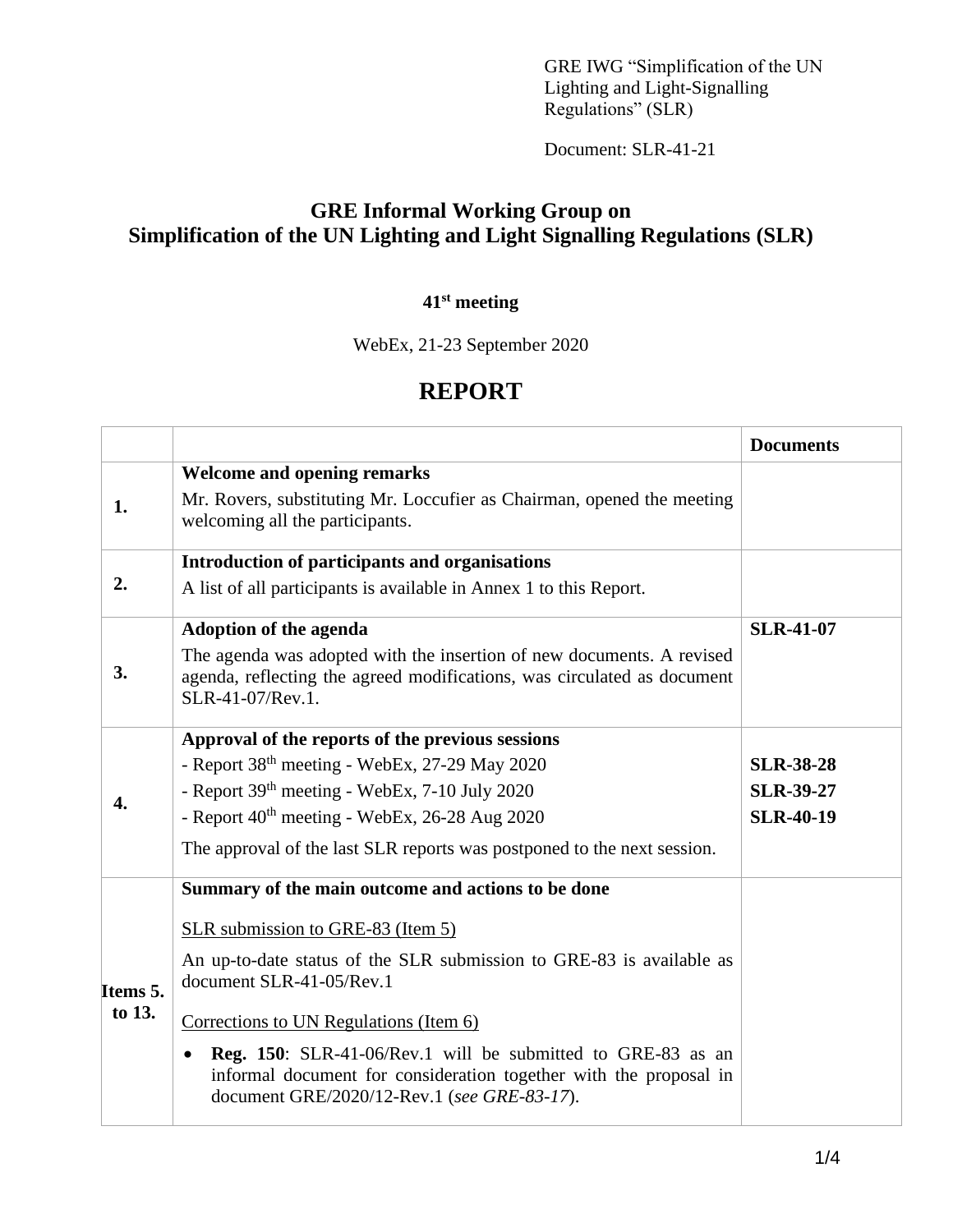Stage 2 (Step 1) simplification (Item 9)

### **UN Regulation No. 150** (Item 9.1)

The latest draft consolidated document, reflecting all the comments and latest modifications, is SLR-41-13. This document will be used to produce a "clean" version for submission to GRE-83 along with the presentation (SLR-41-14) explaining the most important modifications done until now (*see GRE-83-26 and GRE-83-27*).

During the session it was possible to review the document only up to Par. 5.3.6.6. The work shall resume from this point, working in parallel with document SLR-41-06/Rev.1 (continue from Par. 5.9.6.6.). If possible, a correlation table should be prepared for quick reference of the paragraphs between R150.00 and 01 series.

### **UN Regulation No. 149** (Item 9.2)

The latest draft consolidated document, reflecting all the comments and latest modifications, is SLR-41-03/Rev.2. This document will be used to produce a "clean" version for submission to GRE-83 along with the presentation (SLR-41-15/Rev.1) explaining the most important modifications done until now (*see GRE-83-24 and GRE-83-25*).

Some improvements are still necessary, such as the correction of all the references to the Table numbers (Mr. Langhammer offered to do this).

Mr. Kooss volunteered to do the following editorial polishing of the document (both text and tables), in conjunction with the introduction of the scientific notation:

- the thousand sign shall always be a comma "," (e.g.  $12,000$ ) while the decimal sign shall always be a dot "." (e.g. 5.6);
- Points and angles shall be expressed as indicated in doc. SLR-40-18.

### **UN Regulations on Installation** (Item 9.3)

Document SLR-41-04 (**R48.06/.07**) was extensively discussed and finally it was agreed to split the proposal in two:

- SLR-41-04/Rev.1 will be sent to GRE-83 for approval (*GRE-83-22)*. Ms. Berthel will draft a similar proposal for **R48.03/.04/.05** series of amendments. This will also be sent to GRE-83 for approval (*see GRE-83-23*).
- SLR-41-19 will be sent to GRE-83 only for discussion and feedback. This document is a draft proposal for the further development of SLR-41-04/Rev.1 (Stage 2 / Step 2) to allow additional contributors for driving-beam (more than four) without AFS (*see GRE-83-28)*.

Documents SLR-41-09 (**R53.01**) and SLR-41-10 (**R53.02/.03**) and SLR-41-11 (**R74.01/.02**) will be sent to GRE-83 for approval (*see GRE-83-19, 20 and 21*).

Document SLR-40-02/Rev.1 (**R86.01**) will be sent to GRE-83 for approval.

*Note: WebEx meetings involving the homework team leaders (Mr. Bauckhage, Mr. Langhammer, Mr. Ewald), the SLR officers (Mr. Loccufier, Mr. Lazarevic, Mr. Rovers, Mr. Puglisi) plus IMMA*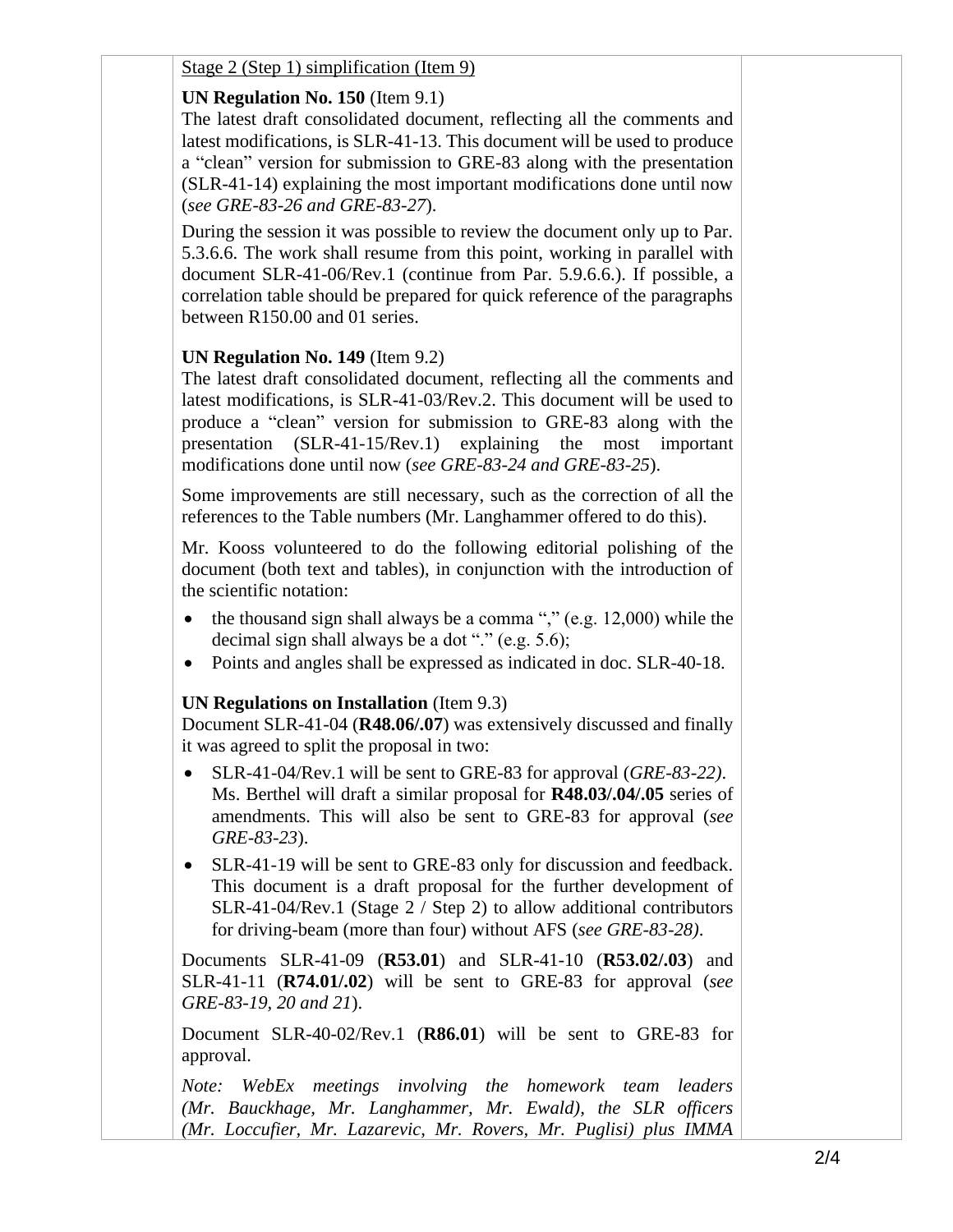| 15. | <b>Closure</b><br>The Chairman thanked all the participants for their fruitful contribution<br>and closed the meeting.                                                                                                                                                                                                                                                                                                                                                                                                                                                                                      |  |
|-----|-------------------------------------------------------------------------------------------------------------------------------------------------------------------------------------------------------------------------------------------------------------------------------------------------------------------------------------------------------------------------------------------------------------------------------------------------------------------------------------------------------------------------------------------------------------------------------------------------------------|--|
|     | $\geq 43^{rd}$ SLR meeting – WebEx, on 9-11 December 2020<br>Due to COVID-19 pandemic, the next meetings will be WebEx only.                                                                                                                                                                                                                                                                                                                                                                                                                                                                                |  |
| 14. | <b>Next meeting(s)</b><br>The SLR agreed the following meeting schedule:<br>$\geq 42nd$ SLR meeting – WebEx, on 3-5 November 2020                                                                                                                                                                                                                                                                                                                                                                                                                                                                           |  |
|     | the results achieved, the proposal might be sent to GRE-83 (either by<br>OICA or GTB). This item will be removed from the SLR agenda.<br>Japanese concerns about the scope of the R48 (Item 13)<br>Document SLR-41-17 was introduced by Mr. Horii and discussed by the<br>meeting. The SLR observed that the topic should first be addressed by<br>GRE and then, if assigned to the SLR, it could be addressed as part of the<br>Stage 2 / Step 2 that is mainly focussed on the installation Regulations.<br>This proposal will be submitted by Japan to GRE83 as an informal<br>document (see GRE-83-45). |  |
|     | (Mr. Hernandez), CEMA (Mr. Tissier) and OICA (Mr. Prigent) may be<br>organised in the following weeks to make editorial progress with the three<br>new UN Regulations. No decision will be taken during these meetings, only<br>recommendations for SLR-42.<br>Failure provisions for Road Illumination Devices (Item 10)<br>An ad-hoc taskforce led by Mr. Kooss and involving OICA and GTB<br>experts will meet to prepare a proposal (see SLR-40-16). Depending on                                                                                                                                       |  |